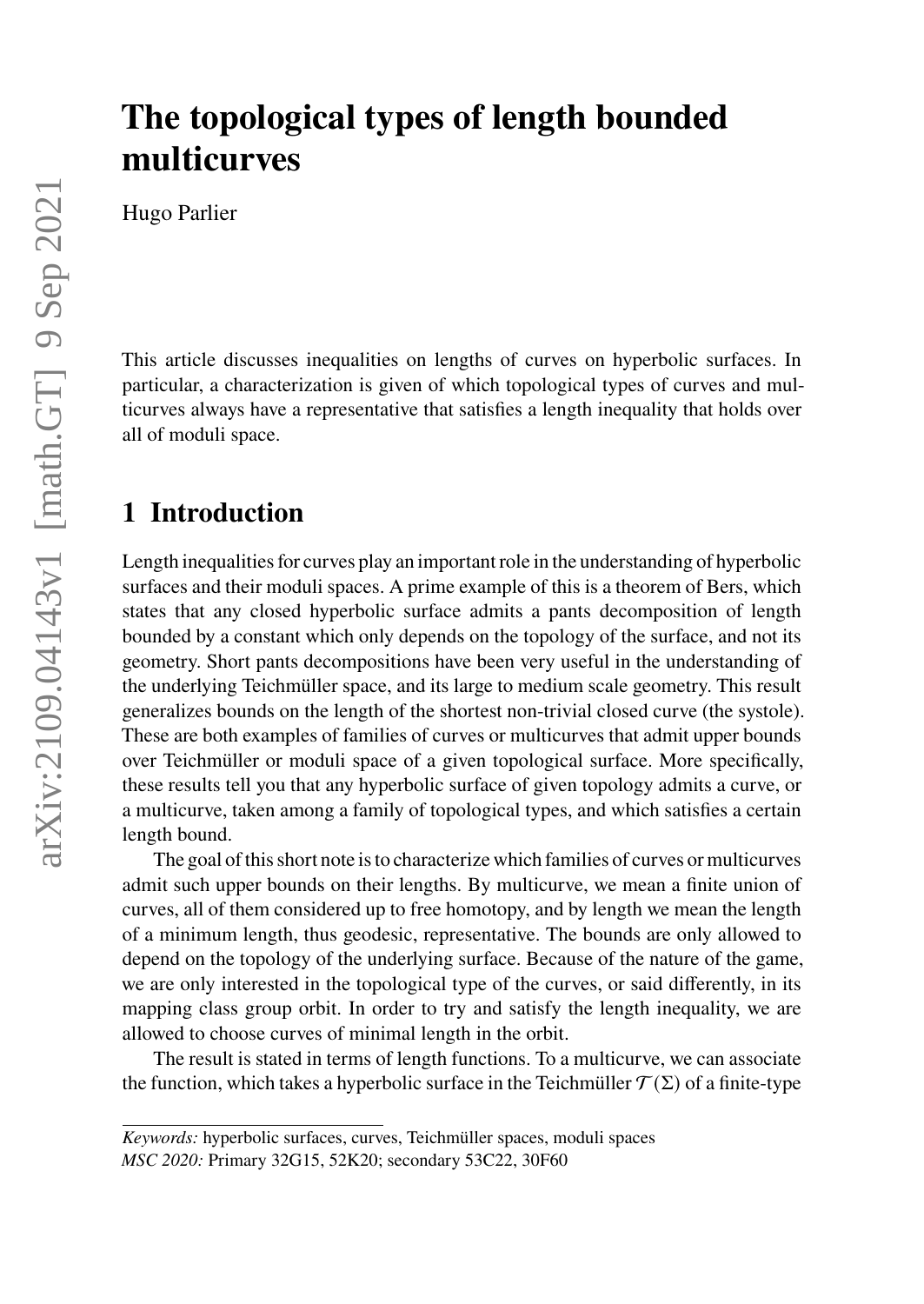surface orientable  $\Sigma$ , and which associates to it the length of the (unique) geodesic in the free homotopy class of the multicurve. The existence of the upper bounds described depends on whether certain length functions are bounded over Teichmüller or moduli space.

<span id="page-1-0"></span>**Theorem 1.1.** *Let* Γ *be a multicurve on* Σ*. Then the quantity*

$$
\max_{X \in \mathcal{T}(\Sigma)} \min_{\phi \in \text{Mod}(\Sigma)} \ell_{\phi(\Gamma)}(X)
$$

*is finite if and only if, for every pants decomposition*  $P$ *, there exists*  $\phi$  *in the mapping class group*  $Mod(\Sigma)$  *such that*  $i(P, \phi(\Gamma))) = 0$ *.* 

For simplicity, it is stated only for multicurves but more generally it holds for families of multicurves (see Theorem [3.3\)](#page-7-0). In more colloquial terms, what the result says is that if you are given a type of multicurve, then the function that associates to any hyperbolic surface the multicurve of minimal length of that type, is a bounded function over moduli space if and only if there is a multicurve of that type disjoint from any pants decomposition.

Note that, given a lower bound on the systole, by compactness of pinched moduli space, there is similar conditional length inequality statement (Proposition [2.1\)](#page-3-0) that holds for any multicurve, but the implied constants depend on topology, curve type and the lower bound of the systole.

Note that here we are only interested in the very first value in a subset of the length spectrum. This is obviously very different from recent results about the asymptotic growth of curves of a given type (see [\[16\]](#page-10-0) and references therein). This is also very different from the related problems of finding precise constants, and in particular, exploring surfaces that are extremal for different geometric quantities. The focus here is on understanding what type of inequalities are possible. This is of course inspired by the many uses that have been made of these, or related, inequalities in the study of the large or medium scale of Teichmüller spaces with different metrics [\[9,](#page-10-1) [14\]](#page-10-2) for the Weil-Petersson metric, [\[28,](#page-11-0) [33,](#page-11-1) [34\]](#page-11-2) for the Teichmüller and Thurston metrics.

Finally, note that this note is about upper bounds of length functions. If one replaces the max with a min in the above theorem, the quantity is strictly positive if and only if the multicurve has intersection (coming from a non-simple closed curve or pairwise intersecting curves). This is a consequence of the collar lemma [\[25\]](#page-11-3) and generalisations [\[4\]](#page-10-3). Lower bounds that depend on curve type have been studied in some detail by Basmajian [\[5\]](#page-10-4).

**Organization.** The article is organized as follows. The second section is mainly notation and definitions, and includes Proposition [2.1.](#page-3-0) The third and final section is dedicated to Theorem [3.3](#page-7-0) and ends with a discussion of which previously known length inequalities fall within its framework.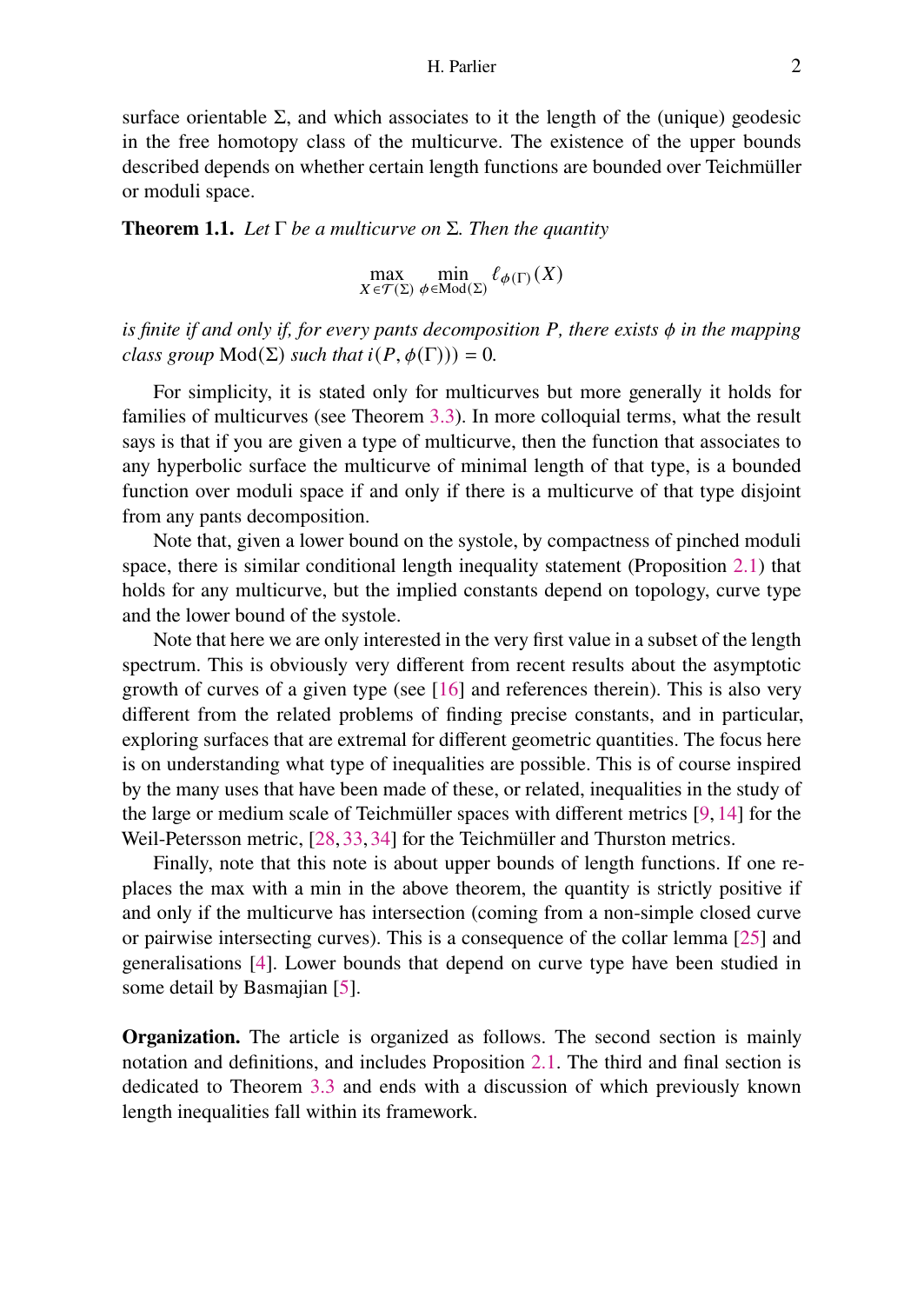#### **2 Preliminaries and setup**

Throughout  $\Sigma$  will be an orientable finite-type surface with  $\chi(\Sigma) < 0$ . Σ is entirely determined by its genus g and number of ends n, and  $\chi(\Sigma) = 2 - 2g - n$ . The space of marked complete hyperbolic structures on  $\Sigma$ , that is Teichmüller space, will be denoted  $\mathcal{T}(\Sigma)$ , and should be thought of as a continuous deformation space of hyperbolic metrics. For the purpose of simplicity, we ask the metrics to be geodesically complete, and so the ends of  $X \in \mathcal{T}(\Sigma)$  are realized as cusps. The underlying moduli space, that is the space of hyperbolic structures on  $\Sigma$  up to isometry, will be denoted  $M(\Sigma)$ . Mod( $\Sigma$ ) will be the (full) mapping class group of  $\Sigma$ , that is the group of self-homeomorphisms of  $\Sigma$  up to isotopy. This group acts on  $\mathcal{T}(\Sigma)$  and its quotient is  $\mathcal{M}(\Sigma)$ .

Formally a curve is the continuous image of a circle on  $\Sigma$ , but we will only be interested in a curve up to free homotopy. In particular, we only consider essential curves, that is those non-homotopic to a point or a boundary. A multicurve is a (finite) collection of curves. Associated to a multicurve  $\Gamma$  is a function which associates to  $X \in \mathcal{T}(\Sigma)$  the quantity  $\ell_{\Gamma}(X)$ , the length of the unique geodesic representative of  $\Gamma$ on  $X$ . These length functions are continuous, analytic and in fact convex [\[26,](#page-11-4) [38\]](#page-12-0).

Intersection between curves is defined as minimal intersection among representatives, and is denoted  $i(\cdot, \cdot)$ . A curve is simple if it has no self-intersections. A pants decomposition is a maximal collection of disjoint and distinct simple closed curves, and decomposes the surface into three-holed spheres (pairs of pants). The boundary curves of a pair of pants are sometimes called cuffs.

The following result [\[25\]](#page-11-3) is stated here in non-quantitative terms for simple closed geodesics. Note that a version also holds for non-simple closed geodesics as well [\[4\]](#page-10-3), with the notable difference being that you cannot pinch a non-simple closed curve.

<span id="page-2-0"></span>**Lemma 2.1** (Collar lemma). *A simple closed geodesic of length* ℓ *on a hyperbolic surface X* admits a cylindrical neighborhood (its collar) of positive width  $w(\ell)$  *which only depends on*  $\ell$  *and such that*  $w(\ell) \to \infty$  *when*  $\ell \to 0$ *.* 

Our main use of the above result will be to consider hyperbolic structures where curves of a pants decomposition have length tending towards 0, and hence all curves that are not among the cuffs of the given pants decomposition have length that tend to infinity.

Given  $X \in \mathcal{T}(\Sigma)$ , the length of its shortest essential curve is its systole and is denoted  $sys(X)$ . Unless X is a pair of pants, the systole is realized by a simple closed geodesic. For  $\epsilon > 0$ , the  $\epsilon$ -thick part of Teichmüller space is the subset  $\mathcal{T}^{\epsilon}(\Sigma) \subset$  $\mathcal{T}(\Sigma)$  consisting of surfaces with sys $(X) \geq \epsilon$ . By Mahler's compactness criterion, the corresponding thick part of moduli space  $\mathcal{M}^{\epsilon}(\Sigma)$  is compact.

In this paper, we study length inequalities, which here will be upper bounds for lengths of curves or multicurves with given properties. Generally these inequalities will be about a topological type of curve or multicurve: two multicurves  $\Gamma$  and  $\Gamma'$  are of the same type if there exists  $\phi \in Mod(\Sigma)$  such that  $\phi(\Gamma) = \Gamma'$ . Given a multicurve Γ, we can consider its mapping class group orbit. These orbits divide the space of all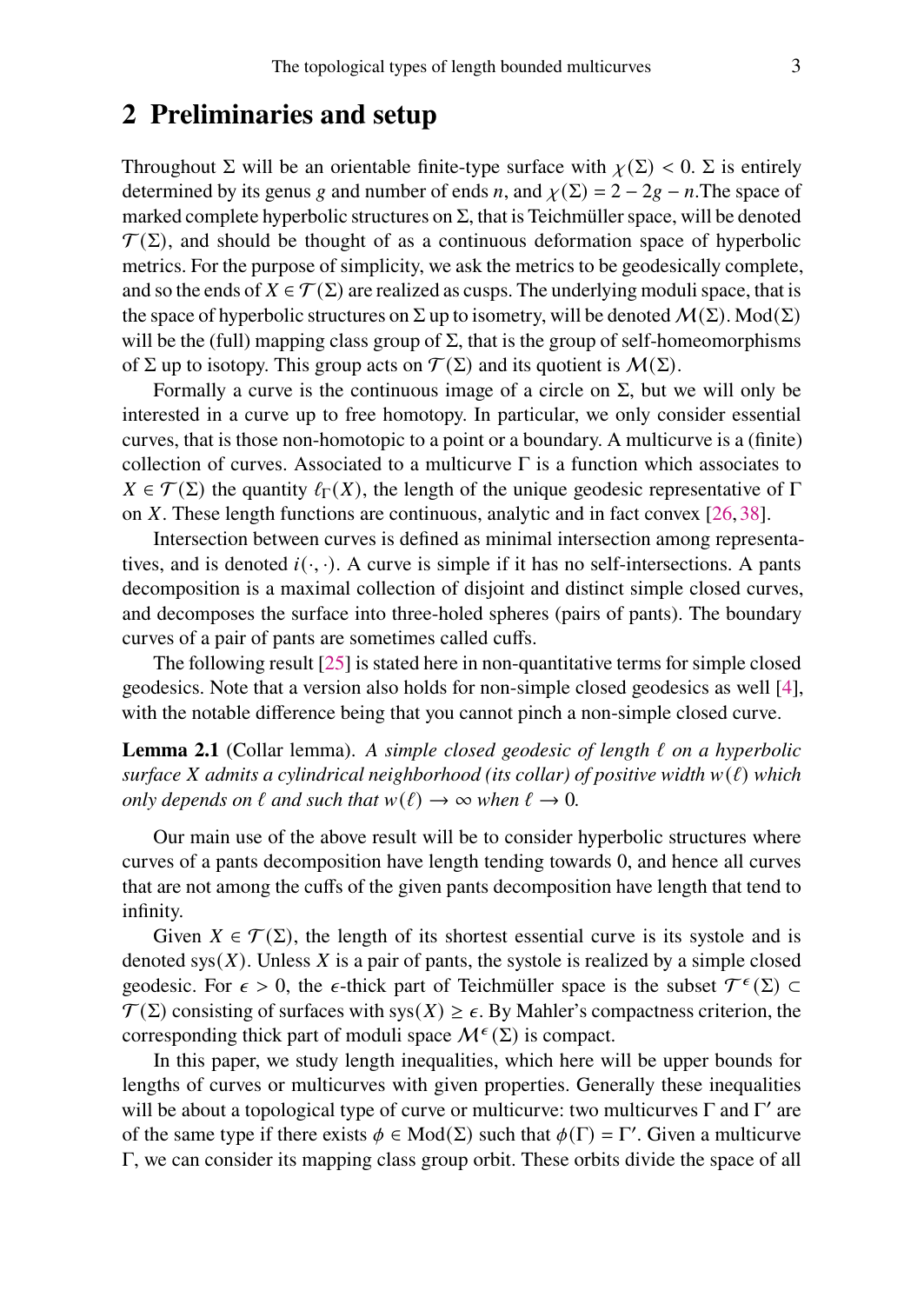multicurves into equivalence classes

$$
[\Gamma]:=\{\phi(\Gamma)\mid \phi\in\mathrm{Mod}(\Sigma)\}
$$

sorted by type. Now given  $X \in \mathcal{T}(\Sigma)$ , we can study the length of a minimal representative of an equivalence class:

$$
\ell_{[\Gamma]}(X) = \min_{\phi \in \text{Mod}(\Sigma)} \{ \ell_X(\phi(\Gamma)) \}
$$

The existence of a minimum follows from the discreteness of the length spectrum. This function, due to its mapping class group invariance, descends nicely to  $M(\Sigma)$ . Note that although the function  $\ell_{[\Gamma]}(\cdot)$  remains continuous over  $\mathcal{M}(\Sigma)$ , it is no longer smooth. This is due to possible changes of homotopy classes realizing the minimum length of in an equivalence class.

The following result is a non-explicit general bound that holds for any topological type of multicurve. The proof is a compactness argument. The constant  $K$  in the statement depends on the topology of  $\Sigma$ , the topological type of  $\Gamma$  and a lower bound on the systole.

<span id="page-3-0"></span>**Proposition 2.1.** *Let*  $[\Gamma]$  *be a type of multicurve on*  $\Sigma$ *. For any*  $\epsilon > 0$ *, there exists a constant*  $K = K(\epsilon, \Sigma, [\Gamma])$  *such that for any*  $X \in \mathcal{T}^{\epsilon}(\Sigma)$ *, we have* 

$$
\ell_{[\Gamma]}(X) \leq K.
$$

*Proof.* The space  $M^{\epsilon}(\Sigma)$  is compact, hence the continuous function  $\ell_{[\Gamma]}(\cdot)$  admits a maximum on  $\mathcal{M}^{\epsilon}(\Sigma)$ . This maximum value is exactly K.

As an explicit example of the above result, consider the following result due to Buser and Sëppala [\[12\]](#page-10-5). For a closed surface  $\Sigma$  of genus  $g \ge 2$ , they consider *canonical homology bases*, that is collections of 2*g* simple closed curves  $\{\alpha_i, \beta_i\}_{1 \le i \le g}$  that satisfy:

a)  $i(\alpha_i, \beta_j) = \delta_{ij}$  for all  $i, j \in \{1, \dots, g\}$  (where  $\delta_{ij}$  is the Kronecker delta),

b) 
$$
i(\alpha_i, \alpha_j) = i(\beta_i, \beta_j) = 0
$$
 for  $i \neq j$ .

Note that such a system of curves automatically generate integer homology. See Figure [1](#page-4-0) for an illustration in genus 2.

They prove that any  $X \in \mathcal{T}^{\epsilon}(\Sigma)$  admits a canonical homology basis with all curves of length at most

$$
(g-1)\left(45+6\operatorname{arcsinh}\frac{1}{\epsilon}\right).
$$

This is an improvement over an earlier quantification in [\[13\]](#page-10-6). The above bound shows that the  $K$  in this instance is bounded above by

$$
2g(g-1)\left(45 + 6\arcsinh\frac{1}{\epsilon}\right)
$$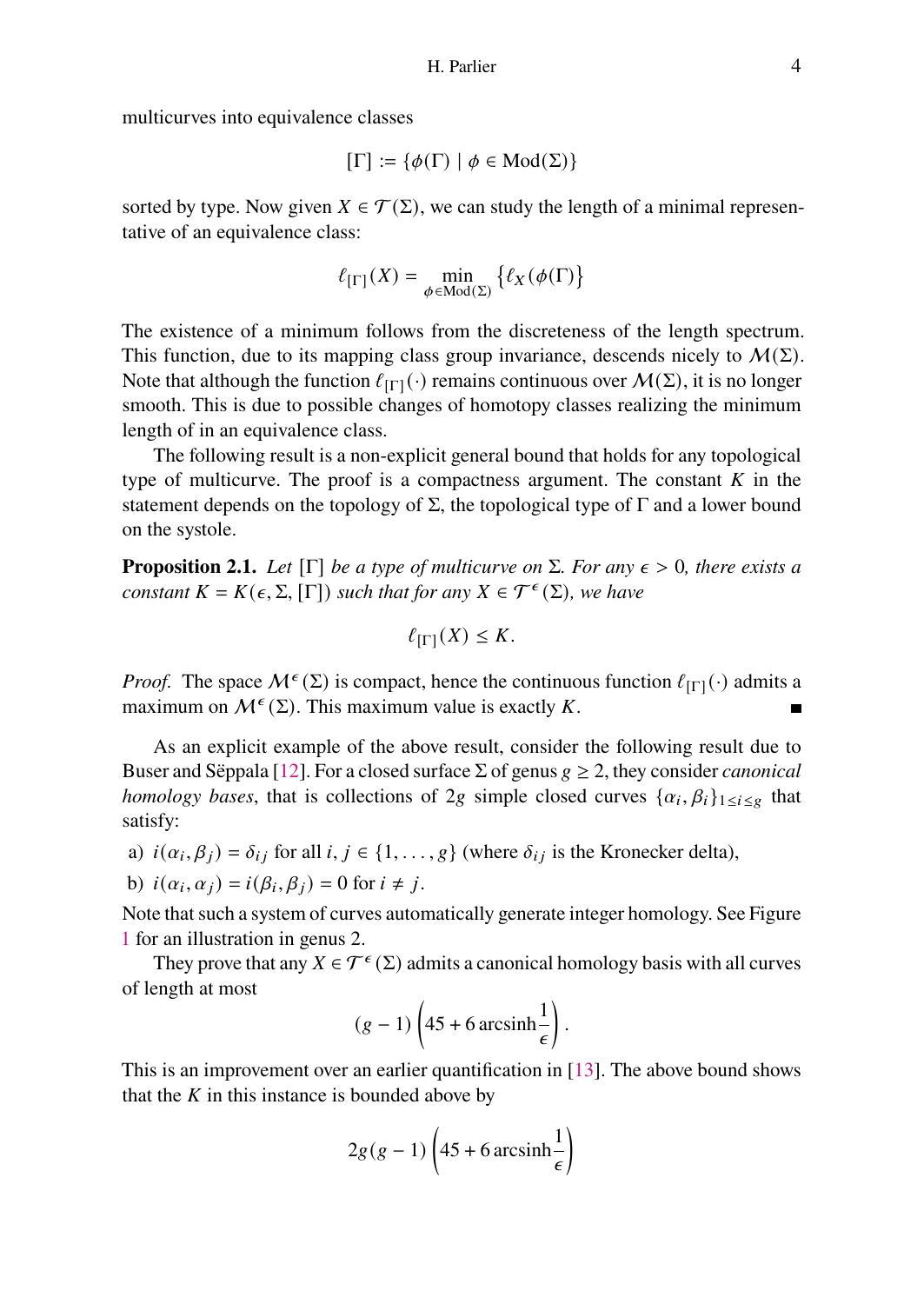<span id="page-4-0"></span>

**Figure 1.** A canonical homology basis in genus 2

because there are  $2g$  curves in the family. Of course, for this to be an exact quantification of the constant  $K$ , it would have to be sharp (which it is not). Exact quantifications are rarely known but, as proved in [\[12\]](#page-10-5), the real constant must depend on  $\epsilon$ . Alternatively, this dependency on  $\epsilon$  can also be deduced from Theorem [1.1.](#page-1-0)

Naturally, this leads to the existence of upper bounds which only depend on topology and curve type, but not on systole length. A multicurve type  $[\Gamma]$  is said to satisfy a strong length inequality if  $\ell_{\text{IT}}(\cdot)$  is upper bounded over  $\mathcal{M}(\Sigma)$ . By continuity of the length function  $\ell_{\text{[}}\Gamma\text{[}}(\cdot)$ , this is equivalent to the existence of a surface  $X_{\text{max}} \in \mathcal{M}(\Sigma)$  such that

$$
\max_{X \in \mathcal{M}(\Sigma)} \ell_{[\Gamma]}(X) = \ell_{[\Gamma]}(X_{\max}).
$$

To see this, one must show that the supremum of the length function cannot be reached on the boundary of moduli space, that is on a noded surface. As it turns out, as a consequence of Lemma [3.1](#page-4-1) from the next section, a (finite) supremum is always reached in the "thick" part of moduli space, and so in particular the sup is indeed a max.

#### **3 Stretching pants, Bers' theorem and consequences**

The following lemma is by now well-known, but a sketch proof is provided for completeness. The proof uses strip maps, introduced by Thurston [\[37\]](#page-12-1), and used to great effect by many authors [\[15,](#page-10-7) [19,](#page-11-5) [28,](#page-11-0) [29\]](#page-11-6) to study of deformations of hyperbolic structures. Recall that a hyperbolic pair of pants is uniquely determined by its cuff lengths. In order to allow pants with cusp boundary, we use the convention that a cusp is a cuff of 0 length.

<span id="page-4-1"></span>**Lemma 3.1** (Pants stretching lemma). Let  $Y_{x,y,z}$  be the unique hyperbolic pair of *pants with cuff lengths*  $x, y, z \geq 0$ *. Then, for any (non-boundary) homotopy class of*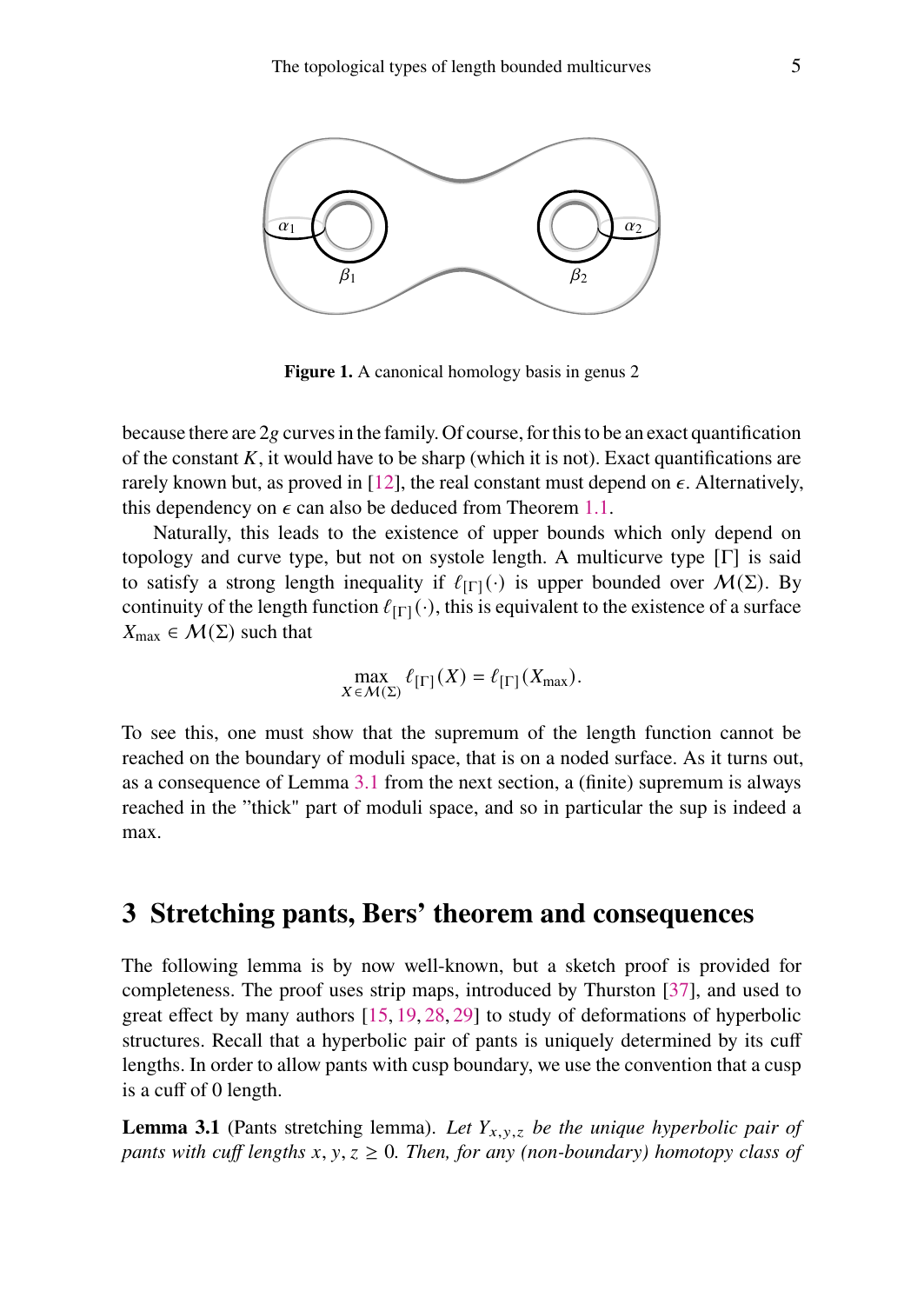*closed curve*  $\gamma$  *on a pair of pants, and any*  $\epsilon > 0$ *, we have* 

$$
\ell_{\gamma}\left(Y_{x,y,z}\right) < \ell_{\gamma}\left(Y_{x+\epsilon,y,z}\right)
$$

<span id="page-5-0"></span>*Sketch proof.* Consider on  $Y = Y_{x+\epsilon, y,z}$ , the simple orthogeodesic a with both endpoints on the boundary curve of length  $x + \epsilon$  (see Figure [2\)](#page-5-0).



**Figure 2.** The orthogeodesic a

<span id="page-5-1"></span>Note the closed geodesic  $\gamma$  intersects a at least once. Exactly like in the collar lemma, *a* admits an embedded neighborhood, topologically a strip (see Figure [3\)](#page-5-1). The idea is to now remove at least part of this strip to reduce the length of the boundary curve.



**Figure 3.** A strip surrounding a

To do this properly, it is more convenient to consider the complete pair of pants by adding funnels. The arc  $a$  can now be extended into a complete simple and infinite length geodesics. In addition, because the boundary curve of length  $x + \epsilon$  is not 0, there is a family of simple complete geodesics parallel to each other and to  $a$ . We can take any two of these, cut away the strip between them, and paste them together to obtain a (complete) hyperbolic metric, say  $Y'$  (see Figure [4\)](#page-6-0). (The slightly sketchy part is here: in fact it is possible by a variational argument to show that this can be done such that the length of the new boundary component of  $Y'$  is exactly  $x$ , but we won't dwell on this, the main point being that the boundary length has been reduced.)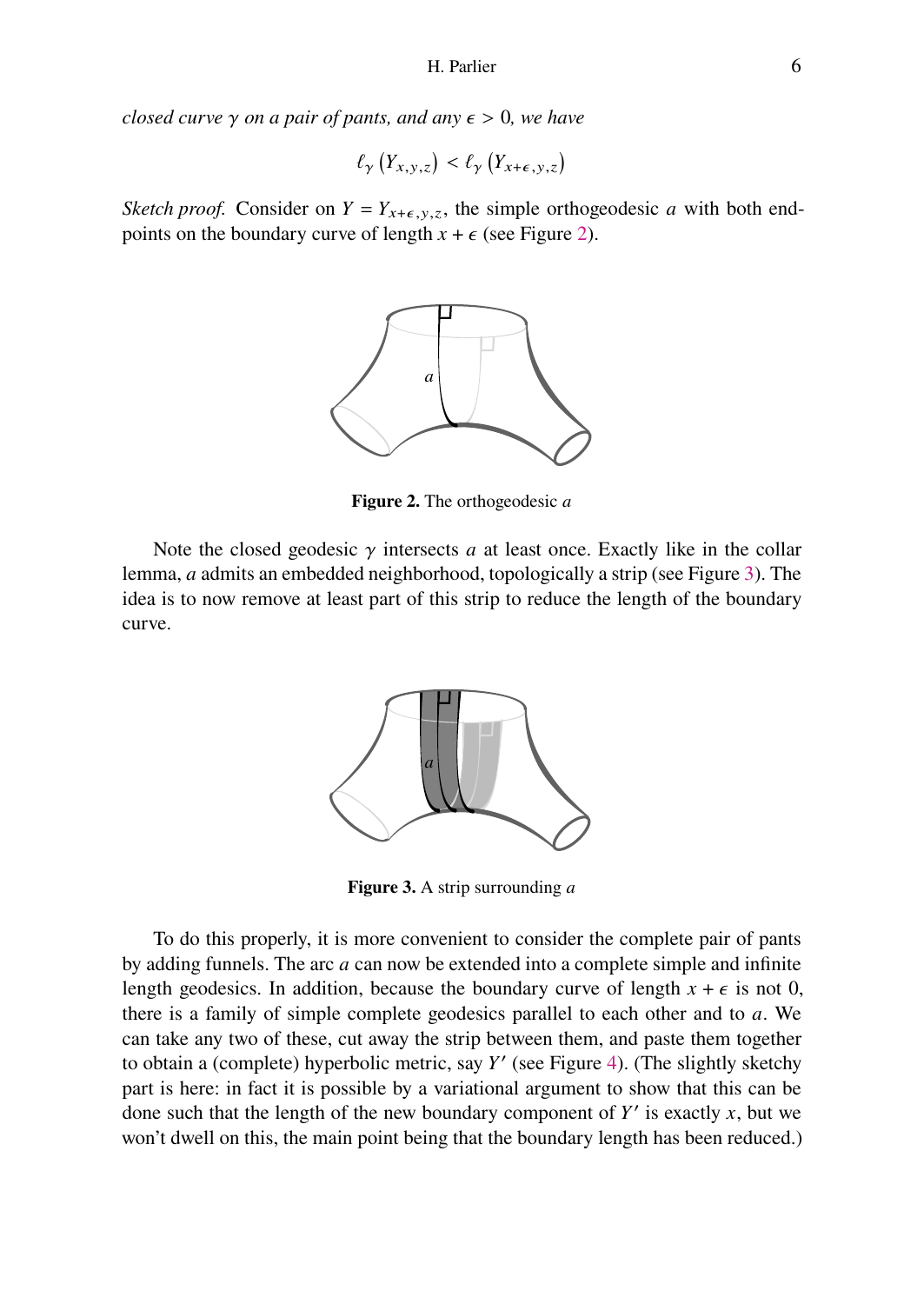<span id="page-6-0"></span>

**Figure 4.** Removing the strip neighborhood  $S(a)$ 

We denote the strip enclosed by these geodesics by  $S(a)$ .

<span id="page-6-1"></span>Now can analyse the result of this operation on the length of  $\gamma$ . Note that, due to the topology of the strip neighborhood  $S(a)$  of a,  $\gamma \cap S(a)$  is a union of simple geodesic arcs. We look at each one. In order to find a representative of  $\gamma$  on Y', we replace each simple geodesic arc with its projection to  $a$  (see Figure [5\)](#page-6-1). The point is that the projection strictly reduces lengths.



**Figure 5.** A local picture of  $\gamma$  under the operation

Thus, this results in a curve on  $Y'$ , in the same homotopy class, and of length strictly smaller. The corresponding geodesic is thus of length strictly smaller than it was previously. Hence we have  $\ell_{\gamma}(Y) > \ell_{\gamma}(Y')$  as required.

To make the proof fully rigorous We will mainly need an immediate corollary of the above result.

<span id="page-6-2"></span>**Corollary 3.1.** *For*  $L > 0$ *, let*  $Y$  *be a pair of pants with cuff lengths between* 0 *and . Let be the pair of pants with all cuff lengths exactly . Then, for any interior*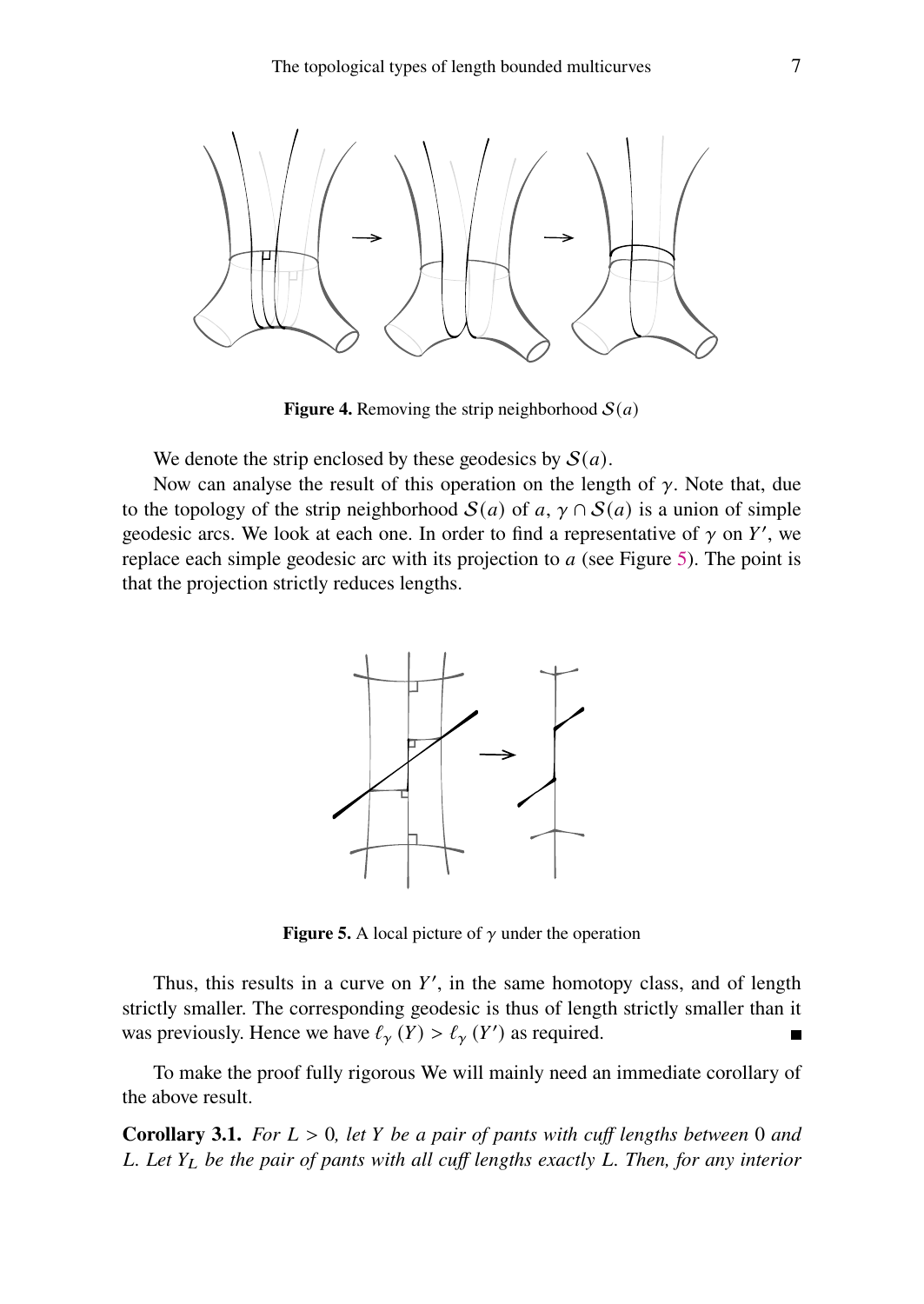*homotopy class of curve*  $\gamma$  *on the pair of pants, we have*  $\ell_{\gamma}(Y_L) \geq \ell_{\gamma}(Y)$  *with equality only occurring if*  $Y = Y_L$ .

Pants decompositions play an essential role in this story. The following result, originally due to Bers [\[6,](#page-10-8) [7\]](#page-10-9), has been since quantified by different authors [\[3,](#page-10-10) [10,](#page-10-11) [31\]](#page-11-7).

<span id="page-7-1"></span>**Theorem 3.2** (Bers' constants). *There exists a constant*  $B(\Sigma)$  *such that any*  $X \in \mathcal{T}(\Sigma)$ *admits a pants decomposition with all curves of length at most*  $B(\Sigma)$ *.* 

Note that this result does not fall in the framework of either Proposition [2.1](#page-3-0) or Theorem [1.1.](#page-1-0) Indeed, in order to find a short pants decomposition, we are allowed to choose any topological type of pants decomposition. The number of these grows with topology (for instance there are roughly  $\sim g^g$  different types when  $\Sigma$  is of genus  $\alpha$  and  $\alpha$  is large). So here we are not only minimizing among mapping class group orbits of a fixed multicurve, but we are minimizing among multicurves that belong to a family. The following result holds for all such families of multicurves. A family will be denoted  ${\{\Gamma_\alpha\}_{\alpha \in I}}$  where *I* is an index set (possibly infinite, but countable as there are only countably many topological types of finite multicurve on a finite type surface).

<span id="page-7-0"></span>**Theorem 3.3.** *Let*  ${\{\Gamma_\alpha\}_{\alpha \in I}}$  *be a family of multicurves. Then the quantity* 

$$
\max_{X \in \mathcal{M}(\Sigma)} \min_{\alpha \in I} \ell_{[\Gamma_{\alpha}]}(X)
$$

*is finite if and only if, for every pants decomposition* P, there exists  $\alpha \in I$  and  $\phi \in I$  $Mod(\Sigma)$  *such that*  $i(P, \phi(\Gamma_{\alpha})) = 0$ *.* 

The statement might seem a little confusing at first, due to the fact that we are taking a maximum among hyperbolic structures of a double minimum (over a family and then over the mapping class group orbit). If the family is reduced to a single curve, the statement becomes Theorem [1.1](#page-1-0) from the introduction. The proofs of both statements are identical, so we prove the more general statement above.

*Proof of Theorem* [3.3](#page-7-0)*.* We begin with the more straightforward direction, showing that if there is a pants decomposition  $P$  which is intersected by any mapping class group orbit of any multicurve in the family  $\{\Gamma_{\alpha}\}_{{\alpha}\in I}$ , then there is no upper bound on the length. This follows directly from Lemma [2.1](#page-2-0) (the collar lemma). Indeed, by considering a sequence of hyperbolic structures with all curves in the pants decomposition of  $P$  that converge to 0, the length of any curve that intersects one of the pants curve necessarily goes to  $+\infty$ . As, by hypothesis, there is at least one curve in every multicurve  $\phi(\Gamma_\alpha)$ , for all  $\phi \in Mod(\Sigma)$  and all  $\alpha \in I$ , that intersects a curve in P, the result follows.

The other direction will follow from Bers' theorem (Theorem [3.2\)](#page-7-1) and Corollary [3.1](#page-6-2) above.

Take any  $X \in \mathcal{T}(\Sigma)$ . By Bers' theorem, there exists a pants decomposition of X, say P, with all curves of length at most  $B(\Sigma)$ . Now, by hypothesis, there exists  $\Gamma_{\alpha}$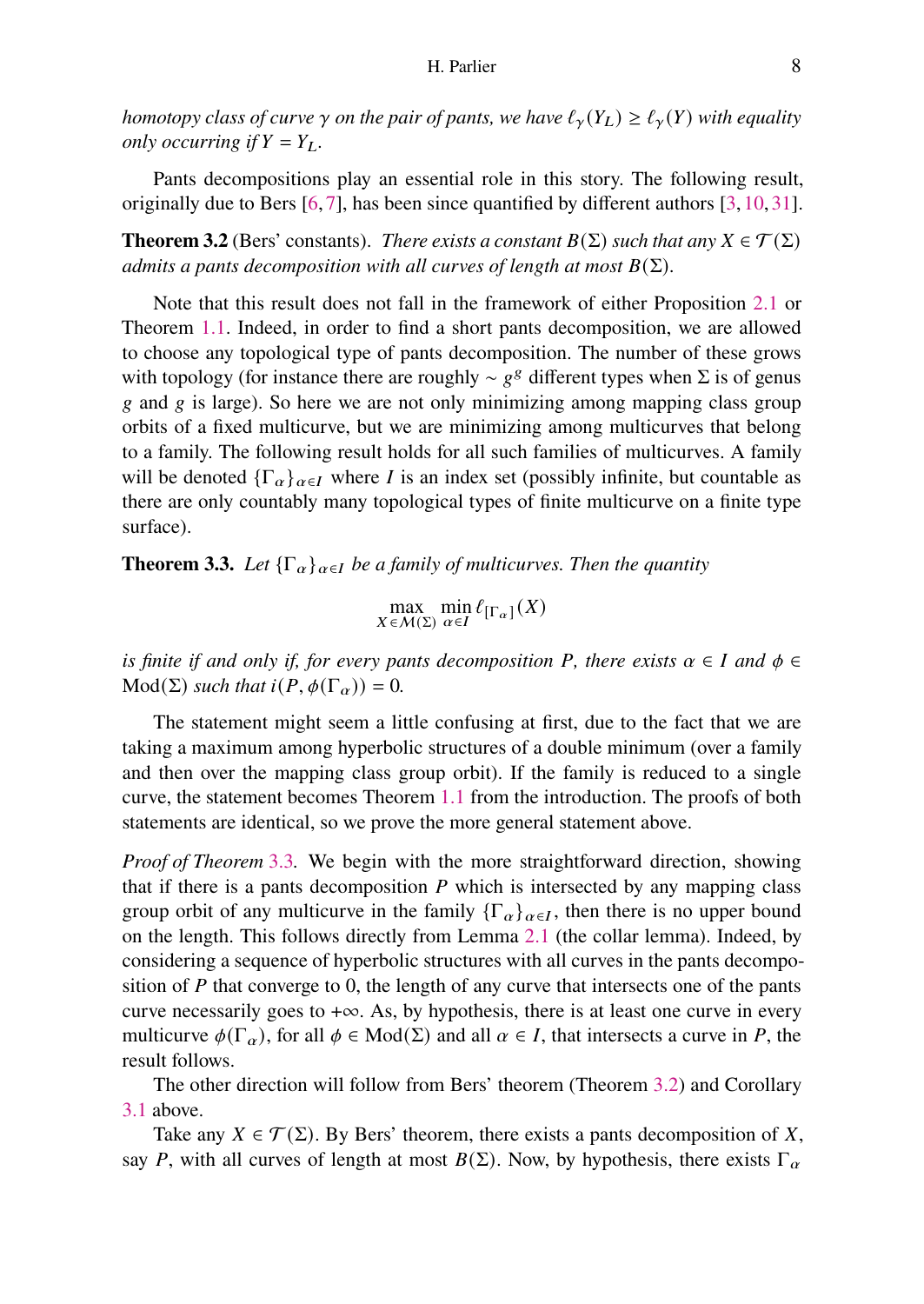such that  $i(\Gamma_{\alpha}, P) = 0$ . Note that  $\Gamma_{\alpha}$  can contain curves from P, but none that intersect curves of  $P$  transversally.

By hypothesis all curves that belong to both  $\Gamma_{\alpha}$  and P are upper bounded by  $B(\Sigma)$ . We now the corollary to all remaining curves of  $\Gamma_{\alpha}$ . Indeed, any such a curve  $\gamma \in \Gamma_{\alpha}$ is contained in a pair of pants. By hypothesis, the cuff lengths of this pair of pants are at most  $B(\Sigma)$ . By Corollary [3.1,](#page-6-2)  $\ell_X(\gamma)$  is at most the length when the pair of pants has all cuff lengths equal to  $B(\Sigma)$ , which is some finite number that depends on  $B(\Sigma)$ and the topological type of  $\gamma$ . As there are a finite number of such curves, the result follows.  $\blacksquare$ 

There are many instances of the above theorem, each obtained by changing the multicurve or family of multicurves. Note that only the topological type of a multicurve matters in the statement. Some of these results are in the positive direction: the theorem implies that there is an upper bound on a minimal length representative that only depends on the topology of  $\Sigma$ . Others are in the negative direction, that is that certain multicurves, or families of multicurves, do not admit such upper bounds. We give a (non-exhaustive) list of results of this type.

I. Even though it was used in the proof, Bers' theorem is an example obtained by taking the family of multicurves to be the full set of pants decompositions (or simply one pants decomposition for each topological type). To put in the framework of the theorem, the length of a pants decomposition should be defined as the sum, and not the maximum value.

The quantification of the implied constants - for both the sum and the max - has attracted some attention over the years, but it does not seem to be an easy problem. In fact, even the rough growth in terms of genus is not known [\[10,](#page-10-11)[20,](#page-11-8)[31\]](#page-11-7). On the positive side, the exact constant in genus 2 is known by a result of Gendulphe [\[18\]](#page-10-12), as is the rough growth in terms of the number of cusps [\[2,](#page-10-13) [3\]](#page-10-10).

- II. One can also take the full set of all topological types of all multicurves: this boils down to the systolic inequality. Quantifying the exact constants that appear is an arduous task. For orientable closed surfaces, the only constant known is again in genus 2 [\[23\]](#page-11-9). Buser and Sarnak [\[11\]](#page-10-14) showed that the constants must grow logarithmically in genus, and since then there have been multiple variations and refinements of this (see for instance  $[8, 17, 24, 36]$  $[8, 17, 24, 36]$  $[8, 17, 24, 36]$  $[8, 17, 24, 36]$  $[8, 17, 24, 36]$  $[8, 17, 24, 36]$  $[8, 17, 24, 36]$ ), including generalizations in the world of variable curvature and higher dimensional manifolds [\[22\]](#page-11-11).
- III. A slight variation of the above is to look at the homological systole of a closed surface  $\Sigma$ . That is, the shortest curve that is not only non-trivial in homotopy, but also in homology. By cut and paste arguments, the homological systole is always realized by a non-separating simple closed curve. Hence, it is always in the same mapping class orbit. As above, few optimal constants are known. However, for closed surfaces, it is known that the optimal constants are equal to those from the systolic inequality. [\[30\]](#page-11-12) Said differently, the systole of a maximal surface is homologically non-trivial.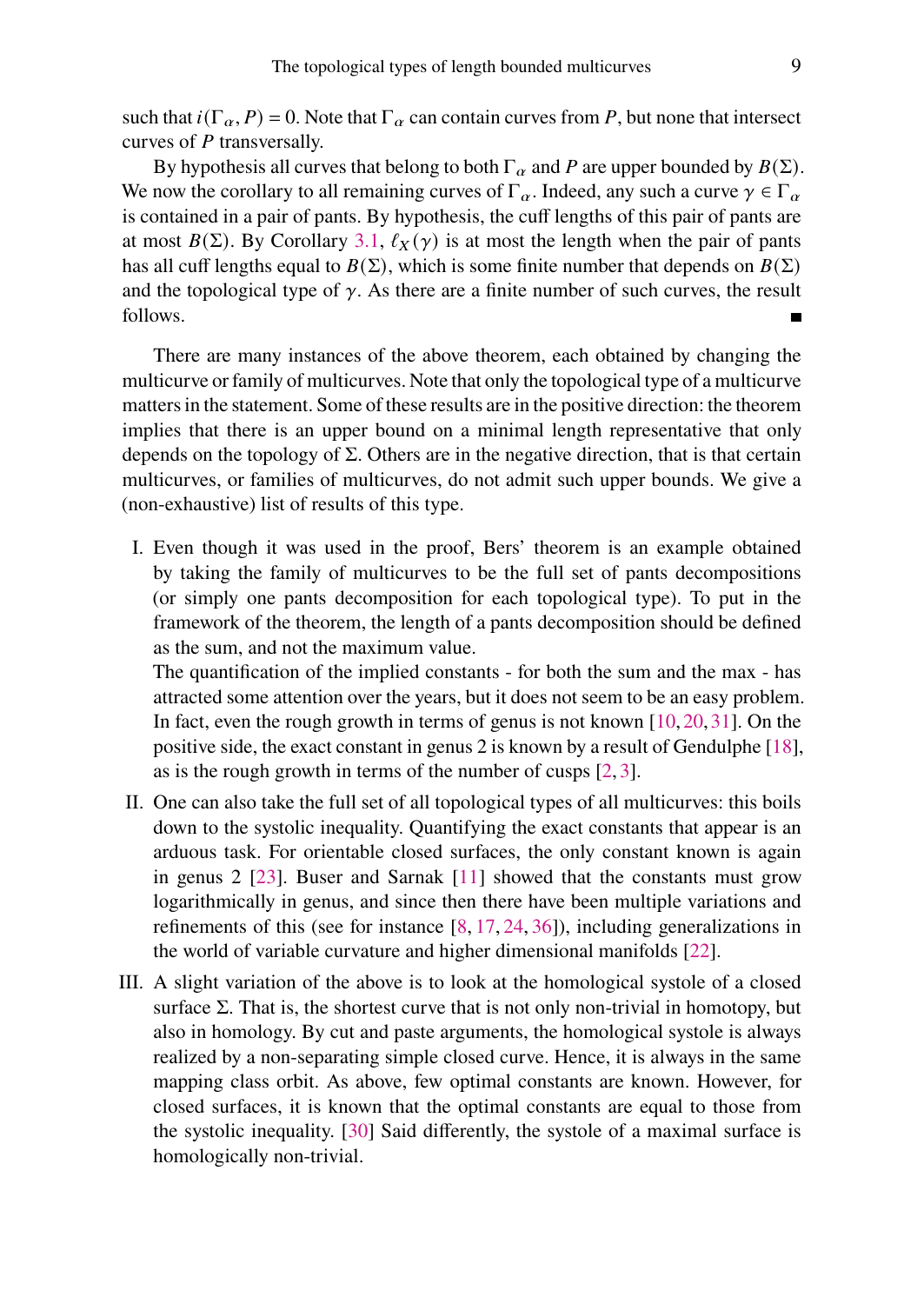IV. In addition to the results of Buser and Seppälä mentioned previously, one can try and bound families of homologically independent curves, but that do not necessarily form (part of) a canonical basis. If one requests a full homology basis, by the theorem above, there is no upper bound on its length over moduli space. However, by Bers' theorem, and the observation that any pants decomposition contains g homologically independent curves, one can find an upper bound on the length of up until g curves by a function of topology. So what about  $g + 1$  curves? Gromov observed [\[21,](#page-11-13) Section 5] that any minimal length homology basis consists of simple curves that pairwise intersect at most once. Now given  $g + 1$  homologically independent and simple curves, there must be at least a pair that intersect. And a pair of intersecting simple curves necessarily intersects *all* pants decompositions. Hence by the theorem above, there is no upper bound for such a family and so strong length inequality stops at exactly g homologically independent curves. More precise quantifications of the constants have also attracted attention. In particular the Buser-Sarnak logarithmic bound can be extended to roughly  $a\overline{g}$ curves for any  $a < 1$  [\[3\]](#page-10-10).

Finally note that Gromov's observation above (on the intersection properties of minimal bases) still forces one to consider multiple, although finite, topological types of multicurves.

- V. In a somewhat opposite direction, consider  ${\{\Gamma\}}_\alpha$  to be the set of separating simple closed curves on a closed surface  $\Sigma$  of genus g. Then, as there exists a pants decomposition consisting only of non-separating curves, it will essentially intersect any element of the mapping class group orbit of any element of  $\Gamma$ . Hence, for all  $\alpha \in I$ , the function  $\ell_{[\Gamma_\alpha]}(\cdot)$  admits no upper bound over  $\mathcal{M}(\Sigma)$ . If however one takes the larger set  ${\{\Gamma\}}_\alpha$  of all homologically trivial curves (but not homotopically trivial), then it is a consequence of a theorem of Sabourau [\[35\]](#page-11-14) that this admits an upper bound that only depends on genus. This subtle difference lead to a small gap in Mirzakhani's study of the expected value of the shortest *simple* homologically trivial curve in [\[27\]](#page-11-15), but this was not the difficult part of her work and has since been cleared up [\[32\]](#page-11-16).
- VI. For multicurves containing more than one curve, many of these problems admit variations. Here we suppose the length of a multicurve is the sum of lengths of its components, but of course one could also consider other variations, such as the max or the product. For instance, the product of lengths of homologically distinct curves was studied in [\[1\]](#page-10-17). Replacing the sum of the lengths with the maximum will also satisfy the same boundedness condition of Theorem [3.3,](#page-7-0) but products - or other functions of the lengths of the components - need to be checked on a case-by-case basis.

**Acknowledgements.** This work was supported by the Luxembourg National Research Fund OPEN grant O19/13865598.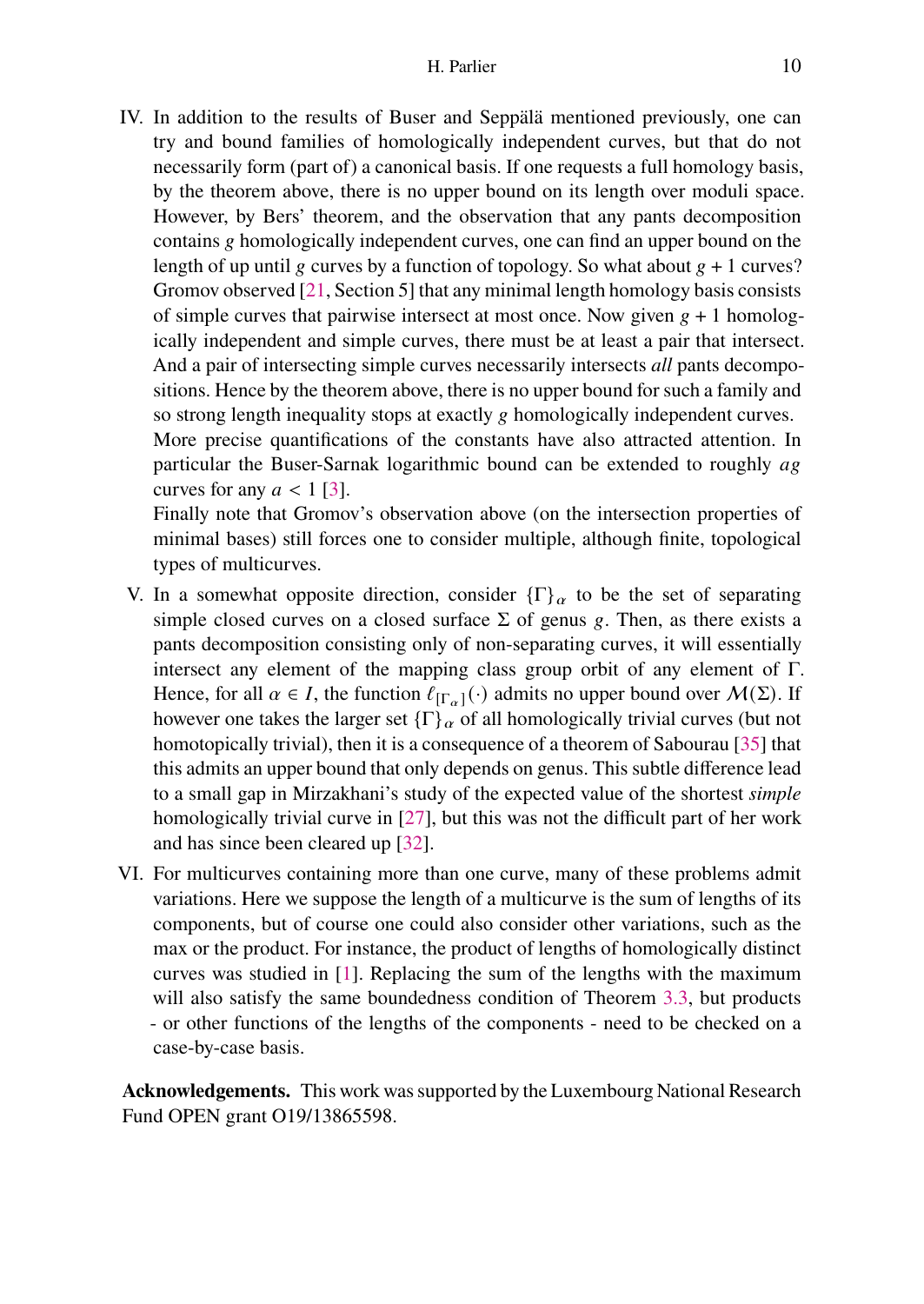## **Bibliography**

- <span id="page-10-17"></span>[1] Balacheff, Florent, Karam, Steve and Parlier, Hugo. The minimal length product over homology bases of manifolds. Math. Ann. 380 (2021), no. 1-2, 825–854.
- <span id="page-10-13"></span>[2] Balacheff, Florent and Parlier, Hugo. Bers' constants for punctured spheres and hyperelliptic surfaces. J. Topol. Anal. 4 (2012), no. 3, 271–296.
- <span id="page-10-10"></span>[3] Balacheff, Florent, Parlier, Hugo and Sabourau, Stéphane. Short loop decompositions of surfaces and the geometry of Jacobians. Geom. Funct. Anal. 22 (2012), no. 1, 37–73.
- <span id="page-10-3"></span>[4] Basmajian, Ara. The stable neighborhood theorem and lengths of closed geodesics. Proc. Amer. Math. Soc. 119 (1993), no. 1, 217–224.
- <span id="page-10-4"></span>[5] Basmajian, Ara. Universal length bounds for non-simple closed geodesics on hyperbolic surfaces. J. Topol. 6 (2013), no. 2, 513–524.
- <span id="page-10-8"></span>[6] Bers, Lipman. Spaces of degenerating Riemann surfaces. Discontinuous groups and Riemann surfaces (Proc. Conf., Univ. Maryland, College Park, Md., 1973), pp. 43–55. Ann. of Math. Studies, No. 79, Princeton Univ. Press, Princeton, N.J., 1974.
- <span id="page-10-9"></span>[7] Bers, Lipman. An inequality for Riemann surfaces. Differential geometry and complex analysis, 87–93, Springer, Berlin, 1985.
- <span id="page-10-15"></span>[8] Bourque, Maxime Fortier and Rafi, Kasra. Local maxima of the systole function. J. Eur. Math. Soc. (JEMS), to appear.
- <span id="page-10-1"></span>[9] Brock, Jeffrey F. The Weil-Petersson metric and volumes of 3-dimensional hyperbolic convex cores. J. Amer. Math. Soc. 16 (2003), no. 3, 495–535.
- <span id="page-10-11"></span>[10] Buser, Peter. Geometry and spectra of compact Riemann surfaces. Progress in Mathematics, 106. Birkhäuser Boston, Inc., Boston, MA, 1992.
- <span id="page-10-14"></span>[11] Buser, Peter and Sarnak, Peter. On the period matrix of a Riemann surface of large genus. Invent. Math. 117 (1994), no. 1, 27–56.
- <span id="page-10-5"></span>[12] Buser, Peter and Seppälä, Mika. Triangulations and homology of Riemann surfaces. Proc. Amer. Math. Soc. 131 (2003), no. 2, 425–432.
- <span id="page-10-6"></span>[13] Buser, Peter and Seppälä, Mika. Short homology bases and partitions of Riemann surfaces. Topology 41 (2002), no. 5, 863–871.
- <span id="page-10-2"></span>[14] Cavendish, William and Parlier, Hugo. Growth of the Weil-Petersson diameter of moduli space. Duke Math. J. 161 (2012), no. 1, 139–171.
- <span id="page-10-7"></span>[15] Danciger, Jeffrey, Guéritaud, François, and Kassel, Fanny. Margulis spacetimes via the arc complex. Invent. Math. 204 (2016), no. 1, 133–193.
- <span id="page-10-0"></span>[16] Erlandsson, Viveka and Souto, Juan. Mirzakhani's Curve Counting and geodesic currents. Progress in Mathematics, Springer Birkhäuser, to appear.
- <span id="page-10-16"></span>[17] Fanoni, Federica and Parlier, Hugo. Systoles and kissing numbers of finite area hyperbolic surfaces. Algebr. Geom. Topol. 15 (2015), no. 6, 3409–3433.
- <span id="page-10-12"></span>[18] Gendulphe, Matthieu. Constante de Bers en genre 2. (French) [Bers constant of genus 2] Math. Ann. 350 (2011), no. 4, 919–951.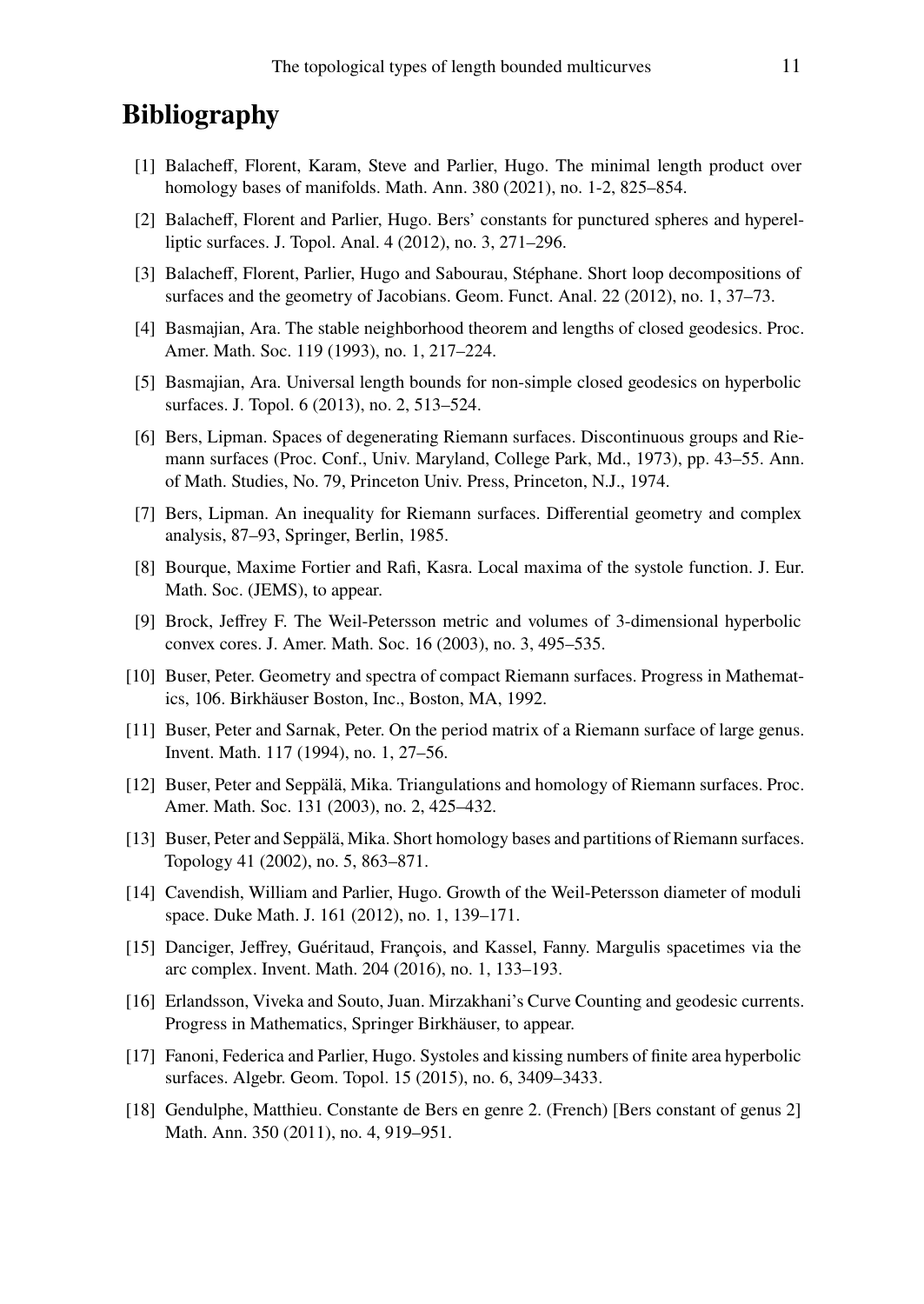- <span id="page-11-5"></span>[19] Guéritaud, François. Strip maps of small surfaces are convex. Illinois J. Math. 60 (2016), no. 1, 19–37.
- <span id="page-11-8"></span>[20] Guth, Larry, Parlier, Hugo and Young, Robert. Pants decompositions of random surfaces. Geom. Funct. Anal. 21 (2011), no. 5, 1069–1090.
- <span id="page-11-13"></span>[21] Gromov, Mikhael. Filling Riemannian manifolds. J. Differential Geom. 18 (1983), no. 1, 1–147.
- <span id="page-11-11"></span>[22] Gromov, Misha. Metric structures for Riemannian and non-Riemannian spaces. Based on the 1981 French original. With appendices by M. Katz, P. Pansu and S. Semmes. Translated from the French by Sean Michael Bates. Reprint of the 2001 English edition. Modern Birkhäuser Classics. Birkhäuser Boston, Inc., Boston, MA, 2007.
- <span id="page-11-9"></span>[23] Jenni, Felix. Über den ersten Eigenwert des Laplace-Operators auf ausgewählten Beispielen kompakter Riemannscher Flächen [On the first eigenvalue of the Laplace operator on selected examples of compact Riemann surfaces]. Comment. Math. Helv. 59 (1984), no. 2, 193–203.
- <span id="page-11-10"></span>[24] Katz, Mikhail G., Schaps, Mary and Vishne, Uzi. Logarithmic growth of systole of arithmetic Riemann surfaces along congruence subgroups. J. Differential Geom. 76 (2007), no. 3, 399–422.
- <span id="page-11-3"></span>[25] Keen, Linda. Collars on Riemann surfaces. Discontinuous groups and Riemann surfaces (Proc. Conf., Univ. Maryland, College Park, Md., 1973), pp. 263–268. Ann. of Math. Studies, No. 79, Princeton Univ. Press, Princeton, N.J., 1974.
- <span id="page-11-4"></span>[26] Kerckhoff, Steven P. The Nielsen realization problem. Bull. Amer. Math. Soc. (N.S.) 2 (1980), no. 3, 452–454.
- <span id="page-11-15"></span>[27] Mirzakhani, Maryam. Growth of Weil-Petersson volumes and random hyperbolic surfaces of large genus. J. Differential Geom. 94 (2013), no. 2, 267–300.
- <span id="page-11-0"></span>[28] Papadopoulos, Athanase and Théret, Guillaume. Shortening all the simple closed geodesics on surfaces with boundary. Proc. Amer. Math. Soc. 138 (2010), no. 5, 1775– 1784.
- <span id="page-11-6"></span>[29] Parlier, Hugo. Lengths of geodesics on Riemann surfaces with boundary. Ann. Acad. Sci. Fenn. Math. 30 (2005), no. 2, 227–236.
- <span id="page-11-12"></span>[30] Parlier, Hugo. The homology systole of hyperbolic Riemann surfaces. Geom. Dedicata 157 (2012), 331–338.
- <span id="page-11-7"></span>[31] Parlier, Hugo. A short note on short pants. Canad. Math. Bull. 57 (2014), no. 4, 870–876.
- <span id="page-11-16"></span>[32] Parlier, Hugo, Wu, Yunhui and Xue, Yuhao. The simple separating systole for hyperbolic surfaces of large genus. J. Inst. Math. Jussieu, to appear.
- <span id="page-11-1"></span>[33] Rafi, Kasra. A combinatorial model for the Teichmüller metric. Geom. Funct. Anal. 17 (2007), no. 3, 936–959.
- <span id="page-11-2"></span>[34] Rafi, Kasra and Tao, Jing. The diameter of the thick part of moduli space and simultaneous Whitehead moves. Duke Math. J. 162 (2013), no. 10, 1833–1876.
- <span id="page-11-14"></span>[35] Sabourau, Stéphane. Asymptotic bounds for separating systoles on surfaces. Comment. Math. Helv. 83 (2008), no. 1, 35–54.